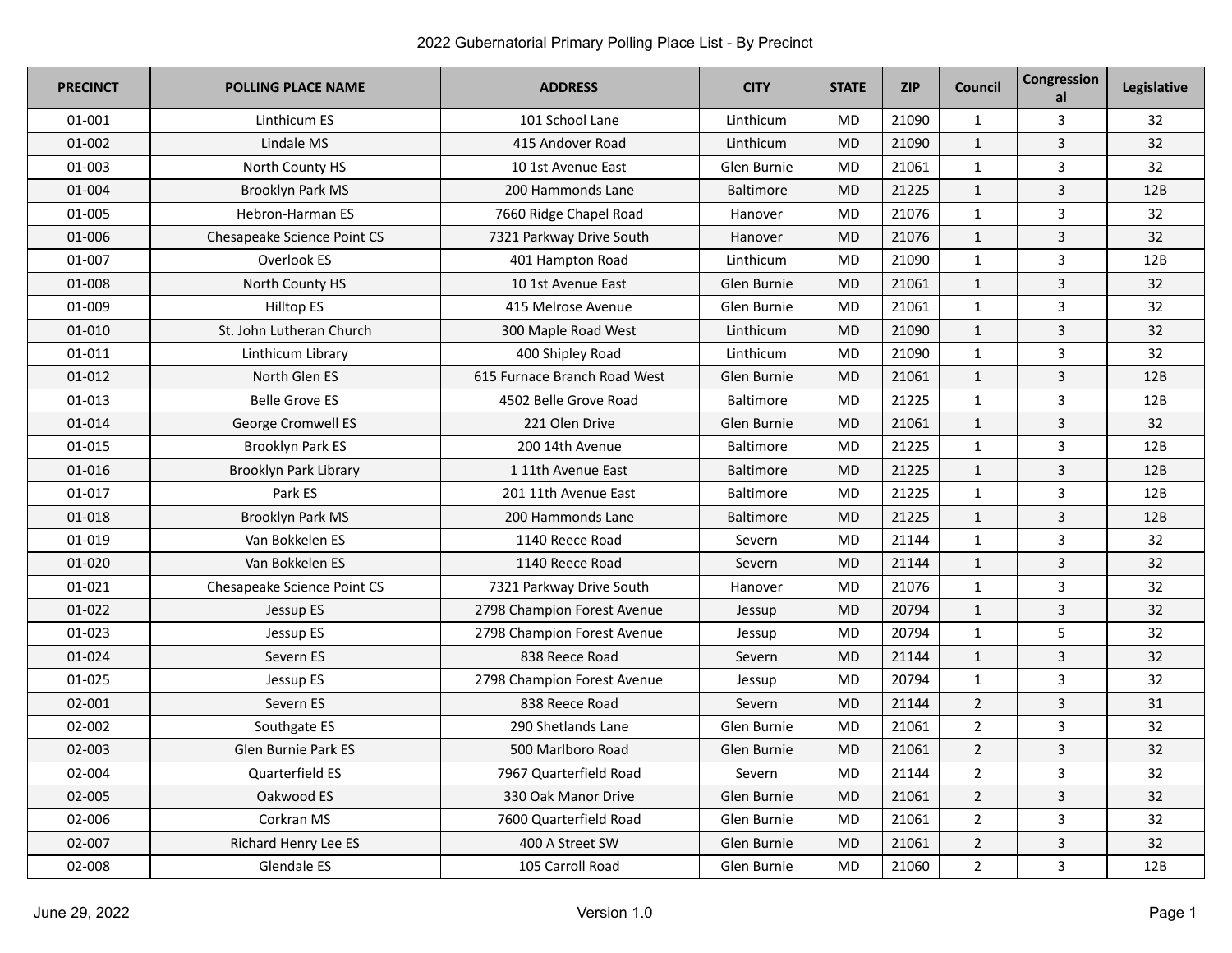| <b>PRECINCT</b> | <b>POLLING PLACE NAME</b>       | <b>ADDRESS</b>                     | <b>CITY</b>  | <b>STATE</b> | <b>ZIP</b> | <b>Council</b> | Congression<br>al | Legislative |
|-----------------|---------------------------------|------------------------------------|--------------|--------------|------------|----------------|-------------------|-------------|
| 02-009          | <b>Quarterfield ES</b>          | 7967 Quarterfield Road             | Severn       | <b>MD</b>    | 21144      | $\overline{2}$ | 3                 | 32          |
| 02-010          | <b>Point Pleasant Annex</b>     | 1450 Furnace Avenue                | Glen Burnie  | <b>MD</b>    | 21060      | $\overline{2}$ | 3                 | 31          |
| 02-011          | <b>Woodside ES</b>              | 160 Funke Road                     | Glen Burnie  | <b>MD</b>    | 21061      | $\overline{2}$ | 3                 | 31          |
| 02-012          | <b>Glen Burnie HS</b>           | 7550 Baltimore Annapolis Boulevard | Glen Burnie  | <b>MD</b>    | 21060      | $\overline{2}$ | 3                 | 12B         |
| 02-013          | Old Mill HS                     | 600 Patriot Lane                   | Millersville | <b>MD</b>    | 21108      | $\overline{2}$ | 3                 | 31          |
| 02-014          | <b>Rippling Woods ES</b>        | 530 Nolfield Drive                 | Glen Burnie  | MD           | 21061      | $\overline{2}$ | 3                 | 32          |
| 02-015          | Old Mill MS South               | 620 Patriot Lane                   | Millersville | <b>MD</b>    | 21108      | $\overline{2}$ | 3                 | 32          |
| 02-016          | Corkran MS                      | 7600 Quarterfield Road             | Glen Burnie  | <b>MD</b>    | 21061      | $\overline{2}$ | 3                 | 32          |
| 02-017          | Old Mill MS South               | 620 Patriot Lane                   | Millersville | <b>MD</b>    | 21108      | $\overline{2}$ | $\overline{3}$    | 32          |
| 02-018          | <b>Ruth Parker Eason School</b> | 648 Old Mill Road                  | Millersville | <b>MD</b>    | 21108      | $\overline{2}$ | 3                 | 32          |
| 02-019          | Marley ES                       | 715 Cooper Road                    | Glen Burnie  | <b>MD</b>    | 21060      | $\overline{2}$ | 3                 | 12B         |
| 02-020          | Grace of God Fellowship         | 8302 Elvaton Road                  | Millersville | <b>MD</b>    | 21108      | $\overline{2}$ | 3                 | 31          |
| 02-021          | Heritage Community Church       | 8146 Quarterfield Road             | Severn       | <b>MD</b>    | 21144      | $\overline{2}$ | 3                 | 31          |
| 02-022          | <b>Point Pleasant ES</b>        | 1035 Dumbarton Road                | Glen Burnie  | <b>MD</b>    | 21060      | $\overline{2}$ | 3                 | 31          |
| 02-023          | <b>Ridgeway ES</b>              | 1440 Evergreen Road                | Severn       | <b>MD</b>    | 21144      | $\overline{2}$ | 3                 | 31          |
| 02-024          | Ridgeway ES                     | 1440 Evergreen Road                | Severn       | <b>MD</b>    | 21144      | $\overline{2}$ | 3                 | 31          |
| 03-001          | Northeast HS                    | 1121 Duvall Highway                | Pasadena     | <b>MD</b>    | 21122      | $\overline{3}$ | 3                 | 31          |
| 03-002          | Riviera Beach ES                | 8515 Jenkins Road                  | Pasadena     | <b>MD</b>    | 21122      | 3              | 3                 | 31          |
| 03-003          | <b>High Point ES</b>            | 7789 Edgewood Avenue               | Pasadena     | <b>MD</b>    | 21122      | 3              | 3                 | 31          |
| 03-004          | Northeast MS                    | 7922 Outing Avenue                 | Pasadena     | <b>MD</b>    | 21122      | 3              | 3                 | 31          |
| 03-005          | Northeast MS                    | 7922 Outing Avenue                 | Pasadena     | <b>MD</b>    | 21122      | 3              | 3                 | 31          |
| 03-006          | Marley ES                       | 715 Cooper Road                    | Glen Burnie  | <b>MD</b>    | 21060      | $\overline{3}$ | 3                 | 31          |
| 03-007          | Sunset ES                       | 8572 Fort Smallwood Road           | Pasadena     | <b>MD</b>    | 21122      | $\overline{3}$ | 3                 | 31          |
| 03-008          | Marley MS                       | 10 Davis Court                     | Glen Burnie  | MD           | 21060      | 3              | 3                 | 12B         |
| 03-009          | Pasadena ES                     | 401 Pasadena Road                  | Pasadena     | <b>MD</b>    | 21122      | 3              | 3                 | 31          |
| 03-010          | Chesapeake Bay MS - B Side      | 4804 Mountain Road                 | Pasadena     | MD           | 21122      | 3              | 3                 | 31          |
| 03-011          | <b>Bodkin ES</b>                | 8320 Ventnor Road                  | Pasadena     | <b>MD</b>    | 21122      | $\overline{3}$ | 3                 | 31          |
| 03-012          | Fort Smallwood ES               | 1720 Poplar Ridge Road             | Pasadena     | <b>MD</b>    | 21122      | $\overline{3}$ | 3                 | 31          |
| 03-013          | Lake Shore ES                   | 4531 Mountain Road                 | Pasadena     | <b>MD</b>    | 21122      | $\overline{3}$ | 3                 | 31          |
| 03-014          | Marley MS                       | 10 Davis Court                     | Glen Burnie  | MD           | 21060      | 3              | 3                 | 31          |
| 03-015          | Chesapeake HS                   | 4798 Mountain Road                 | Pasadena     | <b>MD</b>    | 21122      | $\overline{3}$ | 3                 | 31          |
| 03-016          | Northeast HS                    | 1121 Duvall Highway                | Pasadena     | MD           | 21122      | 3              | 3                 | 31          |
| 03-017          | Jacobsville ES                  | 3801 Mountain Road                 | Pasadena     | <b>MD</b>    | 21122      | 3              | 3                 | 31          |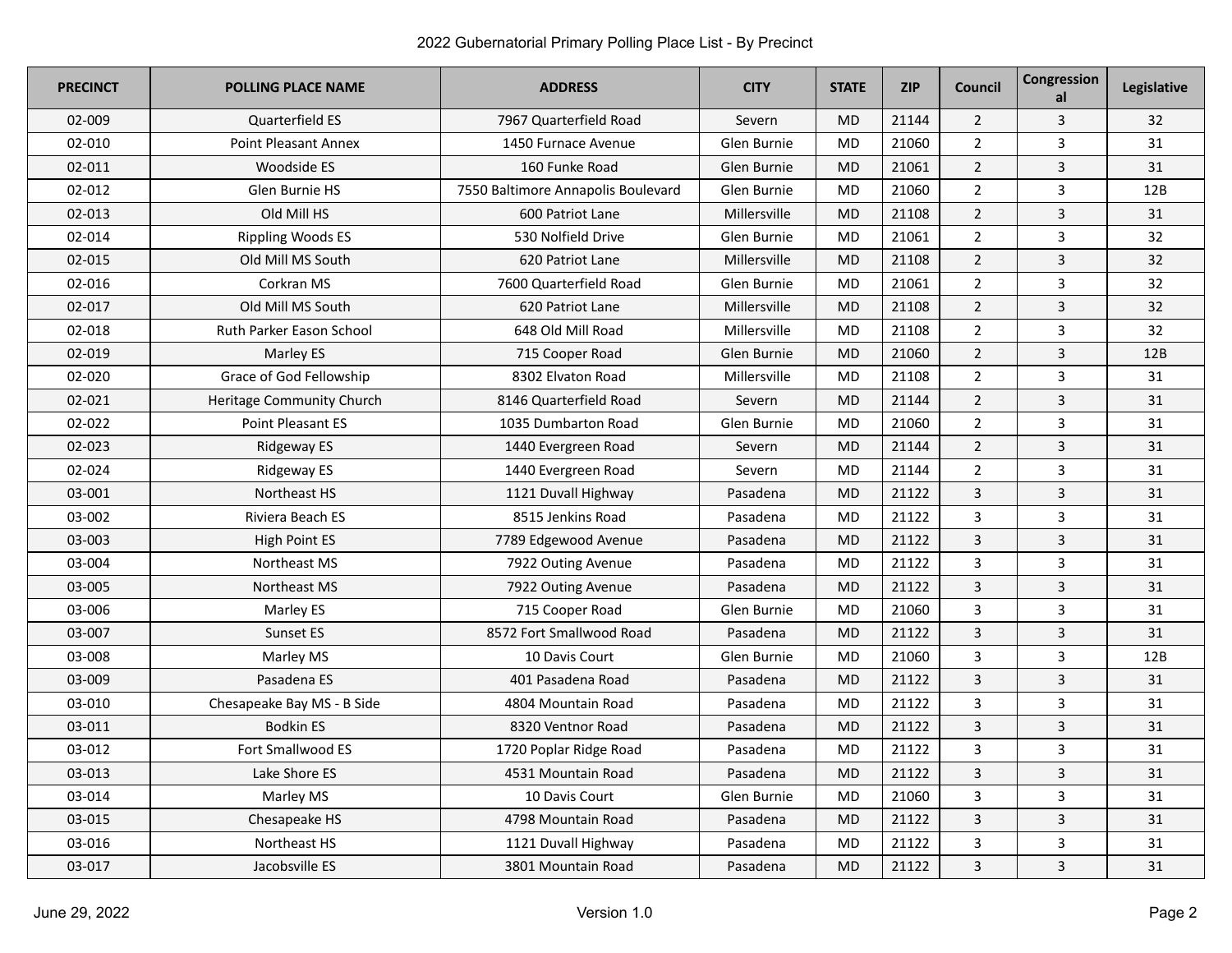| <b>PRECINCT</b> | <b>POLLING PLACE NAME</b>        | <b>ADDRESS</b>             | <b>CITY</b>  | <b>STATE</b> | <b>ZIP</b> | <b>Council</b>          | Congression<br>al | Legislative |
|-----------------|----------------------------------|----------------------------|--------------|--------------|------------|-------------------------|-------------------|-------------|
| 03-018          | Lake Shore ES                    | 4531 Mountain Road         | Pasadena     | <b>MD</b>    | 21122      | 3                       | 3                 | 31          |
| 03-019          | Fort Smallwood ES                | 1720 Poplar Ridge Road     | Pasadena     | MD           | 21122      | $\overline{3}$          | 3                 | 31          |
| 03-020          | <b>Emmanuel Lutheran Church</b>  | 8615 Fort Smallwood Road   | Pasadena     | <b>MD</b>    | 21122      | $\overline{3}$          | 3                 | 31          |
| 03-021          | Sunset ES                        | 8572 Fort Smallwood Road   | Pasadena     | MD           | 21122      | $\overline{3}$          | 3                 | 31          |
| 03-022          | Mt. Zion UMC                     | 8178 Artic Drive           | Pasadena     | <b>MD</b>    | 21122      | $\overline{3}$          | 3                 | 31          |
| 03-023          | Earleigh Heights VFD             | 161 Ritchie Highway        | Severna Park | <b>MD</b>    | 21146      | $\overline{3}$          | 3                 | 31          |
| 03-024          | Orchard Beach VFD                | 7549 Solley Road           | Glen Burnie  | <b>MD</b>    | 21060      | 3                       | 3                 | 31          |
| 03-025          | Freetown ES                      | 7904 Freetown Road         | Glen Burnie  | MD           | 21060      | $\overline{3}$          | 3                 | 12B         |
| 04-001          | Maryland City ES                 | 3359 Crumpton South        | Laurel       | MD           | 20724      | $\overline{4}$          | 5                 | 32          |
| 04-002          | <b>Odenton ES</b>                | 1290 Odenton Road          | Odenton      | MD           | 21113      | $\overline{4}$          | 5                 | 33A         |
| 04-003          | Arundel HS                       | 1001 Annapolis Road        | Gambrills    | <b>MD</b>    | 21054      | $\overline{4}$          | 5                 | 33A         |
| 04-004          | Meade Heights ES                 | 1925 Reece Road            | Fort Meade   | MD           | 20755      | $\overline{4}$          | 3                 | 32          |
| 04-005          | Piney Orchard ES                 | 2641 Strawberry Lake Way   | Odenton      | <b>MD</b>    | 21113      | $\overline{4}$          | 5                 | 33A         |
| 04-006          | <b>Community UMC</b>             | 300 Brock Bridge Road      | Laurel       | <b>MD</b>    | 20724      | $\overline{4}$          | 5                 | 32          |
| 04-007          | Meade MS                         | 1103 26th Street           | Fort Meade   | MD           | 20755      | $\overline{4}$          | 5                 | 32          |
| 04-008          | <b>Four Seasons ES</b>           | 979 Waugh Chapel Road      | Gambrills    | <b>MD</b>    | 21054      | $\overline{4}$          | 5                 | 33A         |
| 04-009          | Maryland City at Russett Library | 3501 Russett Common        | Laurel       | MD           | 20724      | 4                       | 5                 | 32          |
| 04-010          | <b>Two Rivers Clubhouse</b>      | 1425 Two Rivers Boulevard  | Odenton      | <b>MD</b>    | 21113      | $\overline{4}$          | 5                 | 21          |
| 04-011          | O'Malley Senior Center           | 1275 Odenton Road          | Odenton      | <b>MD</b>    | 21113      | $\overline{4}$          | 5                 | 33A         |
| 04-012          | <b>Odenton Baptist Church</b>    | 8410 Piney Orchard Parkway | Odenton      | <b>MD</b>    | 21113      | $\overline{4}$          | 5                 | 33A         |
| 04-013          | <b>Brock Bridge ES</b>           | 405 Brock Bridge Road      | Laurel       | <b>MD</b>    | 20724      | $\overline{4}$          | 5                 | 21          |
| 04-014          | Nantucket ES                     | 2350 Nantucket Drive       | Crofton      | <b>MD</b>    | 21114      | $\overline{4}$          | 5                 | 21          |
| 04-015          | Nantucket ES                     | 2350 Nantucket Drive       | Crofton      | MD           | 21114      | $\overline{4}$          | 5                 | 33A         |
| 04-016          | Piney Orchard ES                 | 2641 Strawberry Lake Way   | Odenton      | MD           | 21113      | $\overline{4}$          | 5                 | 33A         |
| 04-017          | Brock Bridge ES                  | 405 Brock Bridge Road      | Laurel       | MD           | 20724      | $\overline{\mathbf{4}}$ | 5                 | 32          |
| 04-018          | Four Seasons ES                  | 979 Waugh Chapel Road      | Gambrills    | <b>MD</b>    | 21054      | $\overline{4}$          | 5                 | 21          |
| 04-019          | Seven Oaks ES                    | 1905 Town Center Boulevard | Odenton      | <b>MD</b>    | 21113      | $\overline{4}$          | 5                 | 33A         |
| 04-020          | Piney Orchard Community Center   | 2400 Stream Valley Drive   | Odenton      | MD           | 21113      | $\overline{4}$          | 5                 | 21          |
| 04-021          | Nantucket ES                     | 2350 Nantucket Drive       | Crofton      | <b>MD</b>    | 21114      | $\overline{4}$          | 5                 | 33B         |
| 04-022          | Crofton Library                  | 1681 Riedel Road           | Crofton      | MD           | 21114      | $\overline{4}$          | 5                 | 33A         |
| 04-023          | Arundel HS                       | 1001 Annapolis Road        | Gambrills    | <b>MD</b>    | 21054      | 4                       | 5                 | 33A         |
| 04-024          | Seven Oaks ES                    | 1905 Town Center Boulevard | Odenton      | <b>MD</b>    | 21113      | $\overline{4}$          | 5                 | 33A         |
| 05-001          | <b>Windsor Farm ES</b>           | 591 Broadneck Road         | Annapolis    | <b>MD</b>    | 21409      | 5                       | 3                 | 33C         |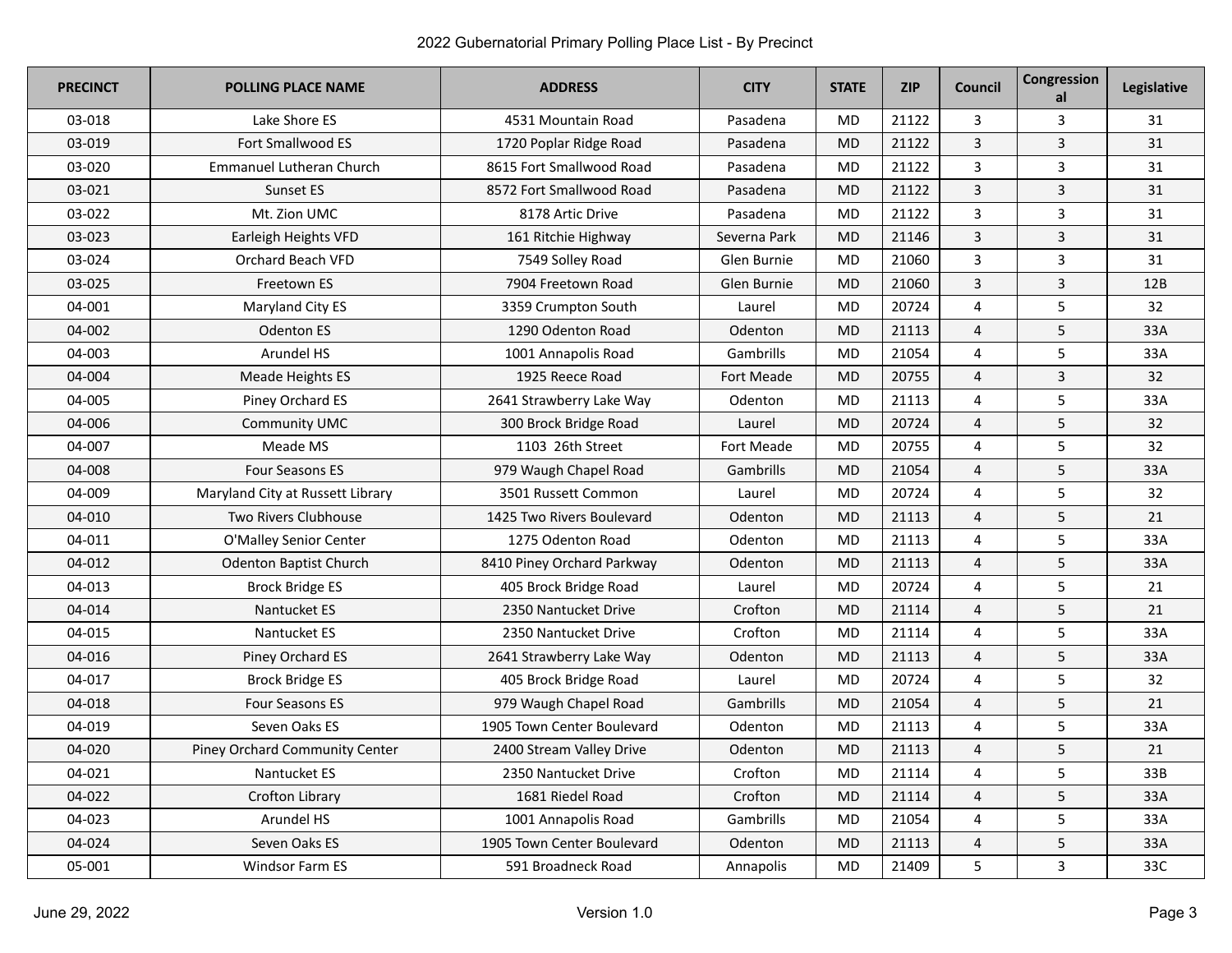| <b>PRECINCT</b> | <b>POLLING PLACE NAME</b>          | <b>ADDRESS</b>                     | <b>CITY</b>  | <b>STATE</b> | <b>ZIP</b> | Council | Congression<br>al       | Legislative |
|-----------------|------------------------------------|------------------------------------|--------------|--------------|------------|---------|-------------------------|-------------|
| 05-002          | Cape St. Claire ES                 | 931 Blue Ridge Drive               | Annapolis    | <b>MD</b>    | 21409      | 5       | 3                       | 33C         |
| 05-003          | Arnold Senior Center               | 44 Church Road                     | Arnold       | <b>MD</b>    | 21012      | 5       | $\overline{3}$          | 33C         |
| 05-004          | <b>Belvedere ES</b>                | 360 Broadwater Road                | Arnold       | <b>MD</b>    | 21012      | 5       | 3                       | 33C         |
| 05-005          | Jones ES                           | 122 Hoyle Lane                     | Severna Park | <b>MD</b>    | 21146      | 5       | 3                       | 33C         |
| 05-006          | Severna Park ES                    | 6 Riggs Avenue                     | Severna Park | <b>MD</b>    | 21146      | 5       | 3                       | 33C         |
| 05-007          | <b>Benfield ES</b>                 | 365 Lynwood Drive                  | Severna Park | <b>MD</b>    | 21146      | 5       | 3                       | 31          |
| 05-008          | Oak Hill ES                        | 34 Truck House Road                | Severna Park | <b>MD</b>    | 21146      | 5       | 3                       | 31          |
| 05-009          | Folger McKinsey ES                 | 175 Arundel Beach Road             | Severna Park | <b>MD</b>    | 21146      | 5       | 3                       | 31          |
| 05-010          | <b>Folger McKinsey ES</b>          | 175 Arundel Beach Road             | Severna Park | <b>MD</b>    | 21146      | 5       | 3                       | 31          |
| 05-011          | Magothy River MS                   | 241 Peninsula Farm Road            | Arnold       | <b>MD</b>    | 21012      | 5       | 3                       | 33C         |
| 05-012          | Severna Park HS                    | 60 Robinson Road                   | Severna Park | <b>MD</b>    | 21146      | 5       | 3                       | 33C         |
| 05-013          | <b>Broadneck ES</b>                | 470 Shore Acres Road               | Arnold       | MD           | 21012      | 5       | 3                       | 33C         |
| 05-014          | Severna Park Library               | 45 W McKinsey Road                 | Severna Park | <b>MD</b>    | 21146      | 5       | 3                       | 31          |
| 05-015          | Shipley's Choice ES                | 310 Governor William Stone Parkway | Millersville | <b>MD</b>    | 21108      | 5       | 3                       | 31          |
| 05-016          | Severn River MS                    | 241 Peninsula Farm Road            | Arnold       | <b>MD</b>    | 21012      | 5       | 3                       | 33C         |
| 05-017          | Cape St. Claire Improvement Assoc. | 1223 River Bay Road                | Annapolis    | <b>MD</b>    | 21409      | 5       | 3                       | 33C         |
| 05-018          | <b>Broadneck HS</b>                | 1265 Green Holly Drive             | Annapolis    | <b>MD</b>    | 21409      | 5       | 3                       | 33C         |
| 05-019          | Severna Park MS                    | 450 Jumpers Hole Road              | Severna Park | <b>MD</b>    | 21146      | 5       | 3                       | 33B         |
| 05-020          | Gloria Dei Lutheran Church         | 461 College Parkway                | Arnold       | <b>MD</b>    | 21012      | 5       | 3                       | 30A         |
| 05-021          | CrossPointe Church                 | 365 Jones Station Road             | Arnold       | <b>MD</b>    | 21012      | 5       | 3                       | 33C         |
| 05-022          | Arundel MS                         | 1179 Hammond Lane                  | Odenton      | <b>MD</b>    | 21113      | 5       | 3                       | 31          |
| 05-023          | Arnold ES                          | 95 Joyce Lane East                 | Arnold       | <b>MD</b>    | 21012      | 5       | 3                       | 30A         |
| 05-024          | Severna Park MS                    | 450 Jumpers Hole Road              | Severna Park | <b>MD</b>    | 21146      | 5       | 3                       | 31          |
| 05-025          | <b>Odenton Library</b>             | 1325 Annapolis Road                | Odenton      | <b>MD</b>    | 21113      | 5       | 5                       | 33A         |
| 05-026          | Arnold ES                          | 95 Joyce Lane East                 | Arnold       | <b>MD</b>    | 21012      | 5       | $\overline{\mathbf{3}}$ | 30A         |
| 05-027          | <b>Broadneck Library</b>           | 1275 Green Holly Drive             | Annapolis    | <b>MD</b>    | 21409      | 5       | 3                       | 33C         |
| 05-028          | <b>Windsor Farm ES</b>             | 591 Broadneck Road                 | Annapolis    | <b>MD</b>    | 21409      | 5       | 3                       | 33C         |
| 05-029          | Pasadena UMC                       | 61 Ritchie Highway                 | Pasadena     | <b>MD</b>    | 21122      | 5       | 3                       | 31          |
| 05-030          | <b>Arundel MS</b>                  | 1179 Hammond Lane                  | Odenton      | <b>MD</b>    | 21113      | 5       | 5                       | 31          |
| 05-031          | Severna Park HS                    | 60 Robinson Road                   | Severna Park | <b>MD</b>    | 21146      | 5       | 3                       | 31          |
| 05-032          | <b>Odenton Library</b>             | 1325 Annapolis Road                | Odenton      | <b>MD</b>    | 21113      | 5       | 3                       | 33A         |
| 05-033          | Shipley's Choice ES                | 310 Governor William Stone Parkway | Millersville | <b>MD</b>    | 21108      | 5       | 3                       | 31          |
| 05-034          | Asbury Town-Neck UMC               | 429 Asbury Drive                   | Severna Park | <b>MD</b>    | 21146      | 5       | 3                       | 31          |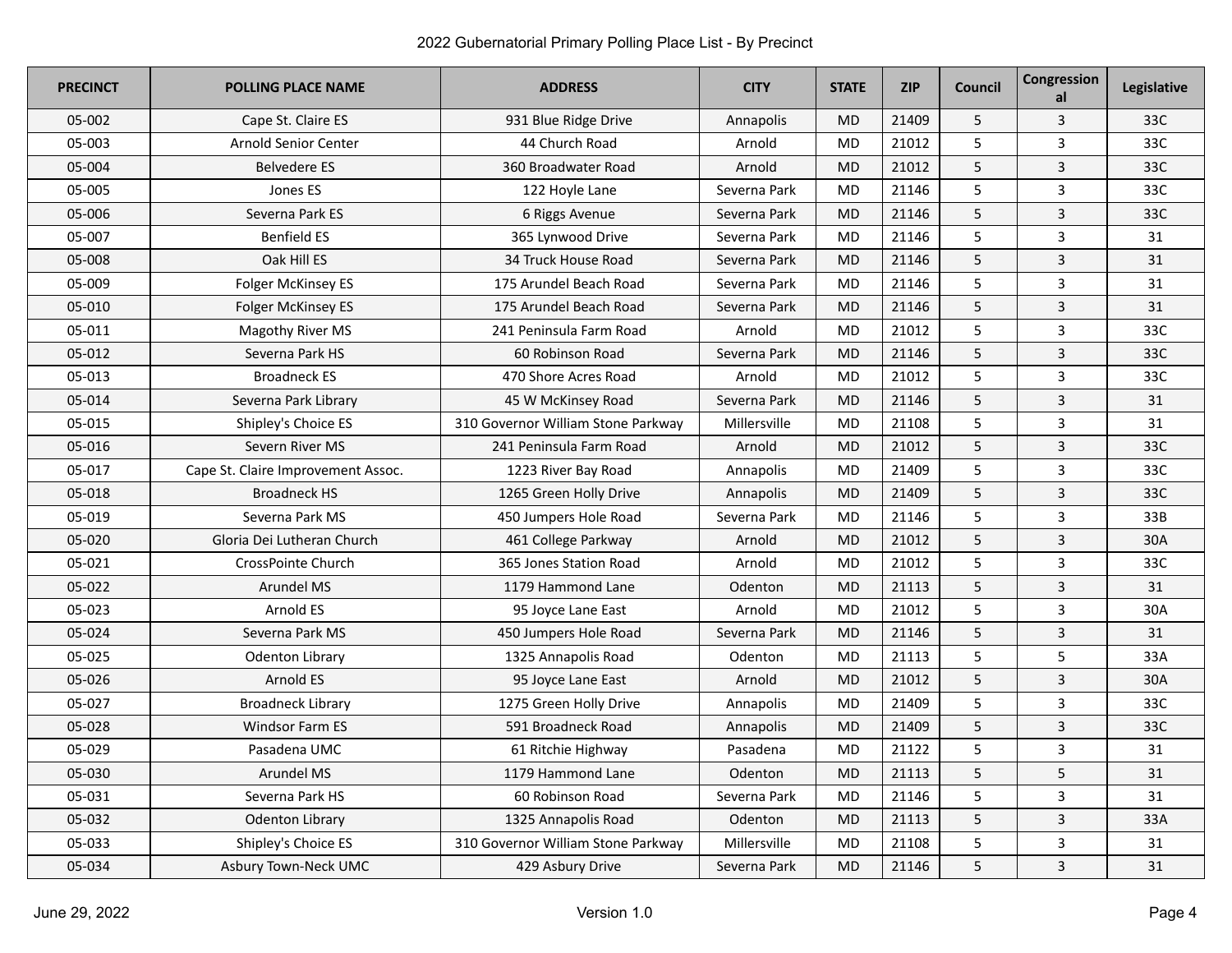| <b>PRECINCT</b> | <b>POLLING PLACE NAME</b>             | <b>ADDRESS</b>                  | <b>CITY</b>      | <b>STATE</b> | <b>ZIP</b> | <b>Council</b>   | Congression<br>al | Legislative |
|-----------------|---------------------------------------|---------------------------------|------------------|--------------|------------|------------------|-------------------|-------------|
| 05-035          | Gloria Dei Lutheran Church            | 461 College Parkway             | Arnold           | <b>MD</b>    | 21012      | 5                | 3                 | 33C         |
| 05-036          | Arundel HS                            | 1001 Annapolis Road             | Gambrills        | <b>MD</b>    | 21054      | 5                | 5                 | 33A         |
| 05-037          | <b>Arundel MS</b>                     | 1179 Hammond Lane               | <b>Odenton</b>   | <b>MD</b>    | 21113      | 5                | 3                 | 33A         |
| 06-001          | <b>Bates MS</b>                       | 701 Chase Street                | Annapolis        | MD           | 21401      | 6                | 3                 | 30A         |
| 06-002          | Germantown ES                         | 200 Windell Avenue              | Annapolis        | <b>MD</b>    | 21401      | 6                | 3                 | 30A         |
| 06-003          | Phoenix Academy                       | 1411 Cedar Park Road            | Annapolis        | <b>MD</b>    | 21401      | 6                | 3                 | 30A         |
| 06-004          | American Legion Post #141             | 1707 Forest Drive               | Annapolis        | <b>MD</b>    | 21401      | 6                | 3                 | 30A         |
| 06-005          | Annapolis MS                          | 1399 Forest Drive               | Annapolis        | <b>MD</b>    | 21403      | 6                | 3                 | 30A         |
| 06-006          | <b>Tyler Heights ES</b>               | 200 Janwall Street              | Annapolis        | MD           | 21403      | $\boldsymbol{6}$ | 3                 | 30A         |
| 06-007          | Georgetown East ES                    | 111 Dogwood Road                | Annapolis        | <b>MD</b>    | 21403      | 6                | 3                 | 30A         |
| 06-008          | Eastport VFD                          | 914 Bay Ridge Avenue            | Annapolis        | MD           | 21403      | 6                | 3                 | 30A         |
| 06-009          | Annapolis MS                          | 1399 Forest Drive               | Annapolis        | <b>MD</b>    | 21403      | 6                | 3                 | 30A         |
| 06-010          | Annapolis HS                          | 2700 Riva Road                  | <b>Annapolis</b> | <b>MD</b>    | 21401      | 6                | 3                 | 30A         |
| 06-011          | <b>Herald Harbor Community Center</b> | 390 Hall Road                   | Crownsville      | <b>MD</b>    | 21032      | 6                | 3                 | 33B         |
| 06-012          | <b>West Annapolis ES</b>              | 505 Melvin Avenue               | Annapolis        | <b>MD</b>    | 21401      | 6                | 3                 | 30A         |
| 06-013          | Mills-Parole ES                       | 1 George and Marion Phelps Lane | Annapolis        | <b>MD</b>    | 21401      | $\boldsymbol{6}$ | 3                 | 30A         |
| 06-014          | American Legion Post #141             | 1707 Forest Drive               | Annapolis        | MD           | 21401      | 6                | 3                 | 30A         |
| 06-015          | Annapolis MS                          | 1399 Forest Drive               | Annapolis        | <b>MD</b>    | 21403      | 6                | 3                 | 30A         |
| 06-016          | <b>Eastport Community Center</b>      | 1014 President Street           | Annapolis        | MD           | 21403      | 6                | 3                 | 30A         |
| 06-017          | South Shore ES                        | 1376 Fairfield Loop Road        | Crownsville      | <b>MD</b>    | 21032      | 6                | 3                 | 33B         |
| 06-018          | Eastport ES                           | 420 Fifth Street                | Annapolis        | MD           | 21403      | 6                | 3                 | 30A         |
| 06-019          | Annapolis HS                          | 2700 Riva Road                  | Annapolis        | <b>MD</b>    | 21401      | 6                | 3                 | 30A         |
| 06-020          | American Legion Post #7               | 1905 Crownsville Road           | Annapolis        | MD           | 21401      | 6                | 3                 | 30A         |
| 06-021          | <b>Rolling Knolls ES</b>              | 1985 Valley Road                | Annapolis        | <b>MD</b>    | 21401      | 6                | 3                 | 33B         |
| 06-022          | <b>Rolling Knolls ES</b>              | 1985 Valley Road                | Annapolis        | MD           | 21401      | 6                | 3                 | 30A         |
| 06-023          | Eastport-Annapolis Neck Library       | 269 Hillsmere Drive             | <b>Annapolis</b> | <b>MD</b>    | 21403      | 6                | 3                 | 30A         |
| 06-024          | Hillsmere ES                          | 3052 Arundel On The Bay Road    | Annapolis        | MD           | 21403      | 6                | 3                 | 30A         |
| 06-025          | <b>Bay Ridge Civic Association</b>    | 80 E Lake Drive                 | Annapolis        | <b>MD</b>    | 21403      | 6                | 3                 | 30A         |
| 06-026          | Millersville ES                       | 1601 Millersville Road          | Millersville     | MD           | 21108      | $\boldsymbol{6}$ | 3                 | 33B         |
| 06-027          | South Shore ES                        | 1376 Fairfield Loop Road        | Crownsville      | <b>MD</b>    | 21032      | 6                | 3                 | 33B         |
| 06-028          | American Legion Post #7               | 1905 Crownsville Road           | Annapolis        | MD           | 21401      | 6                | 3                 | 33B         |
| 06-029          | Weems Creek Baptist Church            | 600 N Bestgate Road             | Annapolis        | <b>MD</b>    | 21401      | 6                | 3                 | 30A         |
| 06-030          | Bay Ridge Christian Church            | 1071 Bay Ridge Road             | Annapolis        | <b>MD</b>    | 21403      | 6                | 3                 | 30A         |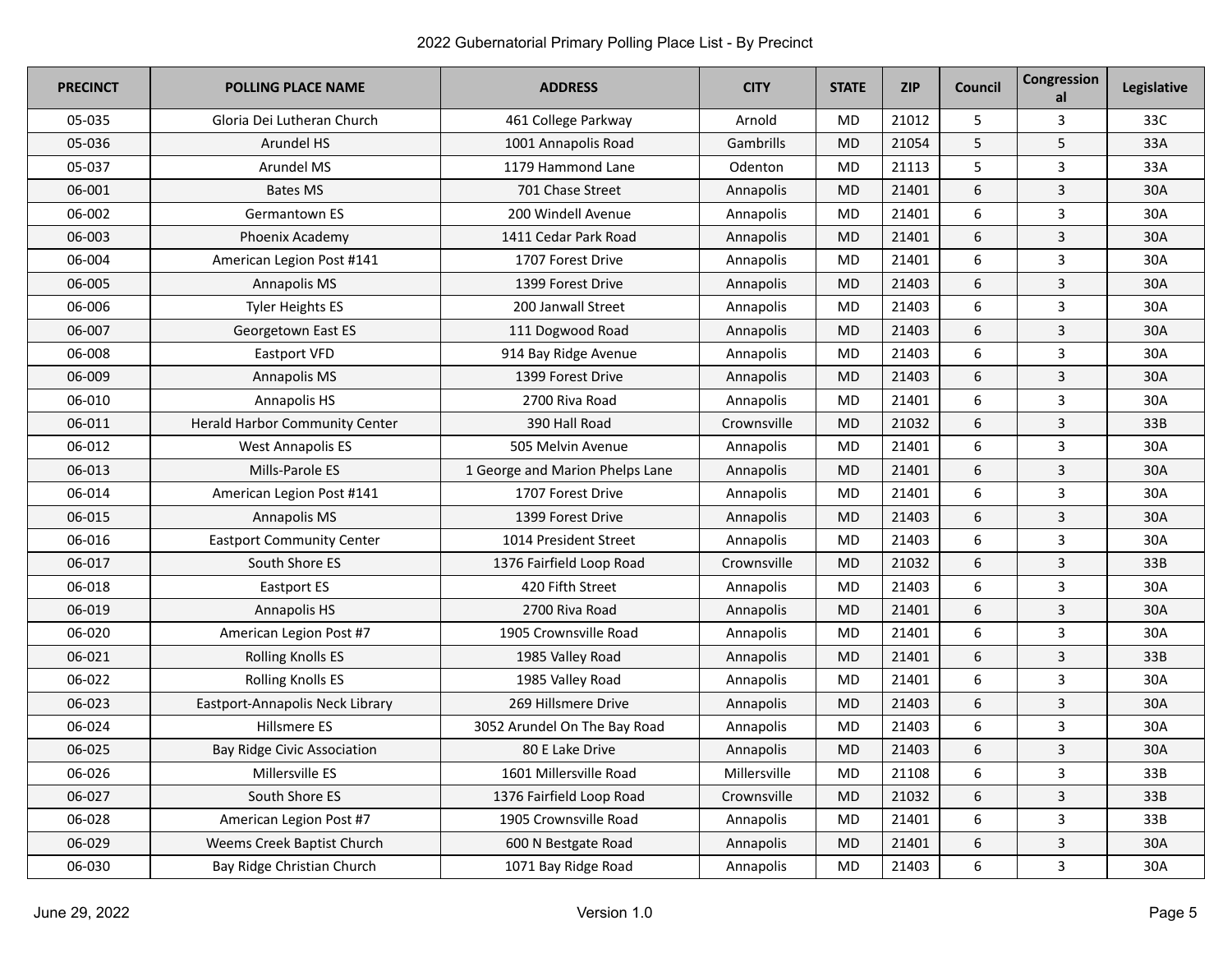| <b>PRECINCT</b> | <b>POLLING PLACE NAME</b>       | <b>ADDRESS</b>                | <b>CITY</b>           | <b>STATE</b> | <b>ZIP</b> | Council        | Congression<br>al | Legislative     |
|-----------------|---------------------------------|-------------------------------|-----------------------|--------------|------------|----------------|-------------------|-----------------|
| 06-031          | St. Philips Episcopal Church    | 730 Bestgate Road             | Annapolis             | <b>MD</b>    | 21401      | 6              | 3                 | 33B             |
| 06-032          | <b>Rolling Knolls ES</b>        | 1985 Valley Road              | Annapolis             | MD           | 21401      | 6              | 3                 | 30A             |
| 06-033          | Millersville ES                 | 1601 Millersville Road        | Millersville          | <b>MD</b>    | 21108      | 6              | 3                 | 33A             |
| 06-034          | Millersville ES                 | 1601 Millersville Road        | Millersville          | <b>MD</b>    | 21108      | 6              | 3                 | 31              |
| 06-035          | Millersville ES                 | 1601 Millersville Road        | Millersville          | <b>MD</b>    | 21108      | 6              | 5                 | 33B             |
| 07-001          | Tracey's ES                     | 20 Deale Road                 | <b>Tracys Landing</b> | <b>MD</b>    | 20779      | $\overline{7}$ | 5                 | 30 <sub>B</sub> |
| 07-002          | Deale ES                        | 759 Masons Beach Road         | Deale                 | <b>MD</b>    | 20751      | $\overline{7}$ | 5                 | 30B             |
| 07-003          | Shady Side ES                   | 4859 Atwell Road              | Shady Side            | MD           | 20764      | $\overline{7}$ | 5                 | 30B             |
| 07-004          | Southern HS                     | 4400 Solomons Island Road     | Harwood               | <b>MD</b>    | 20776      | $\overline{7}$ | 5                 | 30B             |
| 07-005          | <b>Edgewater ES</b>             | 121 Washington Road           | Edgewater             | <b>MD</b>    | 21037      | $\overline{7}$ | 5                 | 30A             |
| 07-006          | South River HS                  | 201 Central Avenue East       | Edgewater             | <b>MD</b>    | 21037      | $\overline{7}$ | 5                 | 30B             |
| 07-007          | Davidsonville ES                | 962 Central Avenue West       | Davidsonville         | MD           | 21035      | $\overline{7}$ | 5                 | 33B             |
| 07-008          | Southern HS                     | 4400 Solomons Island Road     | Harwood               | <b>MD</b>    | 20776      | $\overline{7}$ | 5                 | 30B             |
| 07-009          | Southern MS                     | 5235 Solomons Island Road     | Lothian               | MD           | 20711      | $\overline{7}$ | 5                 | 30B             |
| 07-010          | Mayo ES                         | 1260 Mayo Ridge Road          | Edgewater             | <b>MD</b>    | 21037      | $\overline{7}$ | 5                 | 30B             |
| 07-011          | Central MS                      | 221 Central Avenue East       | Edgewater             | <b>MD</b>    | 21037      | $\overline{7}$ | 5                 | 30 <sub>B</sub> |
| 07-012          | Riva VFD                        | 3123 Riva Road                | Riva                  | <b>MD</b>    | 21140      | $\overline{7}$ | 5                 | 33B             |
| 07-013          | Crofton HS                      | 2291 Davidsonville Road       | Gambrills             | MD           | 21054      | $\overline{7}$ | 5                 | 33B             |
| 07-014          | <b>Crofton Woods ES</b>         | 1750 Urby Drive               | Crofton               | <b>MD</b>    | 21114      | $\overline{7}$ | 5                 | 33B             |
| 07-015          | <b>Crofton ES</b>               | 1405 Duke Of Kent Dr          | Crofton               | <b>MD</b>    | 21114      | $\overline{7}$ | 5                 | 33B             |
| 07-016          | Crofton Woods ES                | 1750 Urby Drive               | Crofton               | <b>MD</b>    | 21114      | $\overline{7}$ | 5                 | 21              |
| 07-017          | Crofton MS                      | 2301 Davidsonville Road       | Gambrills             | MD           | 21054      | $\overline{7}$ | 5                 | 33B             |
| 07-018          | Carver Staff Development Center | 2671 Carver Road              | Gambrills             | MD           | 21054      | $\overline{7}$ | 5                 | 21              |
| 07-019          | Edgewater Library               | 25 Stepneys Lane              | Edgewater             | <b>MD</b>    | 21037      | $\overline{7}$ | 5                 | 30B             |
| 07-020          | <b>Crofton Meadows ES</b>       | 2020 Tilghman Drive           | Crofton               | <b>MD</b>    | 21114      | $\overline{7}$ | 5                 | 33B             |
| 07-021          | Southern MS                     | 5235 Solomons Island Road     | Lothian               | MD           | 20711      | $\overline{7}$ | 5                 | 30B             |
| 07-022          | <b>Central ES</b>               | 130 Stepneys Lane             | Edgewater             | <b>MD</b>    | 21037      | $\overline{7}$ | 5                 | 33B             |
| 07-023          | South River HS                  | 201 Central Avenue East       | Edgewater             | <b>MD</b>    | 21037      | $\overline{7}$ | 5                 | 30B             |
| 07-024          | <b>Crofton Meadows ES</b>       | 2020 Tilghman Drive           | Crofton               | <b>MD</b>    | 21114      | $\overline{7}$ | 5                 | 21              |
| 07-025          | Shady Side ES                   | 4859 Atwell Road              | Shady Side            | <b>MD</b>    | 20764      | $\overline{7}$ | 5                 | 30 <sub>B</sub> |
|                 |                                 | <b>EARLY VOTING LOCATIONS</b> |                       |              |            |                |                   |                 |
| $EV-1$          | Arundel MS                      | 1179 Hammond Lane             | Odenton               | MD           | 21113      |                |                   |                 |
| $EV-2$          | Gladys D. Greene Banquet Hall   | 898 Airport Park Road         | Glen Burnie           | <b>MD</b>    | 21061      |                |                   |                 |